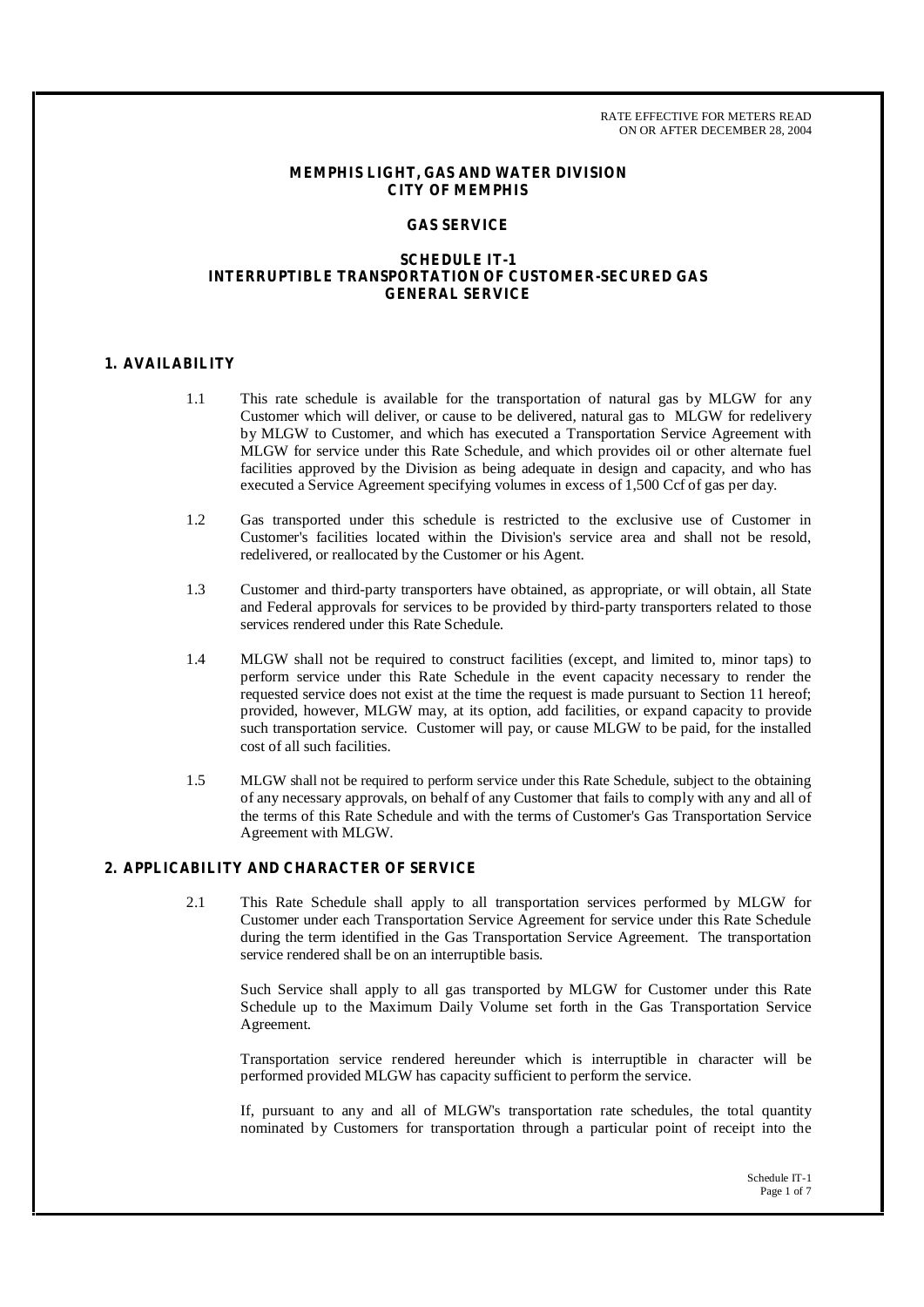MLGW system exceeds the total capacity available at that receipt point, quantities scheduled for receipt will be allocated among Customers as determined by MLGW.

Interruptible service provided under this Rate Schedule shall, in addition to the reasons provided in the Gas Transportation Service Agreement, be interruptible when MLGW, in its reasonable discretion, deems such interruption necessary, including, without limitation, interruptions due to insufficient capacity in MLGW's system to render firm sales service, and service to MLGW firm transportation Customers. Interruption of service includes decreasing, suspending, or discontinuing both the receipt and delivery of gas. MLGW shall not be liable in damages or otherwise to Customer for any such curtailment or interruption**.**

2.2. Provided MLGW's prior consent is obtained, Customer may tender quantities of gas in excess of the Maximum Daily Volume on any day if such tender and transportation of such gas can be accomplished by MLGW without detriment to any other customer under any of MLGW's sales or transportation rate schedules, if such transportation is compatible to MLGW's system operation requirements. Subject to the foregoing restrictions, MLGW's consent shall not be unreasonably withheld.

# **3. DEFINITIONS**

Interruptible transportation volumes shall mean the Daily Volume of gas set forth in the executed Gas Transportation Service Agreement which MLGW will deliver to Customer on a best efforts basis provided that the delivery of said volumes from the delivering pipeline to MLGW is not interrupted. Customer may not exceed its Maximum Daily Volumes without prior approval of MLGW.

## **4. MONTHLY RATE** (Ccf equals 100 cubic feet)

**SERVICE CHARGE:** \$1,307.70 per month, plus

## **ALL GAS TRANSPORTED:**

First 200,000 ccf per month @ \$0.0475 per ccf Excess over  $200,000$  ccf per month @ \$0.0413 per ccf.

Plus all other appropriate charges invoiced to MLGW by the delivering pipeline in connection with the transportation of gas on behalf of Customer.

## **ADDITIONAL CHARGE FOR GAS TAKEN DURING "PERIOD OF CURTAILMENT"**

"Period of Curtailment" is defined as that period of time beginning one (1) hour after notice by the Division's dispatcher that the "Period of Curtailment" has begun and ending when notice is received from Division's dispatcher that the "Period of Curtailment" has ended. Verbal notice by telephone from the Division's dispatcher to the Customer or his authorized agent shall be deemed to be proper notice.

If, for any reason, Customer taking service under this rate schedule continues to take gas during any "Period of Curtailment" there shall become due and payable to the Division, not as a penalty but as liquidated damages, an amount equal to \$1.50 per Ccf for all gas taken. An additional charge of \$6.00 per Ccf shall be applied to all gas taken in excess of 110% of any amount authorized by MLGW under the "Period of Curtailment." This amount is to be in addition to MLGW's incremental cost per Ccf for all gas taken during the "Period of Curtailment" and all other amounts billed in accordance with this rate schedule.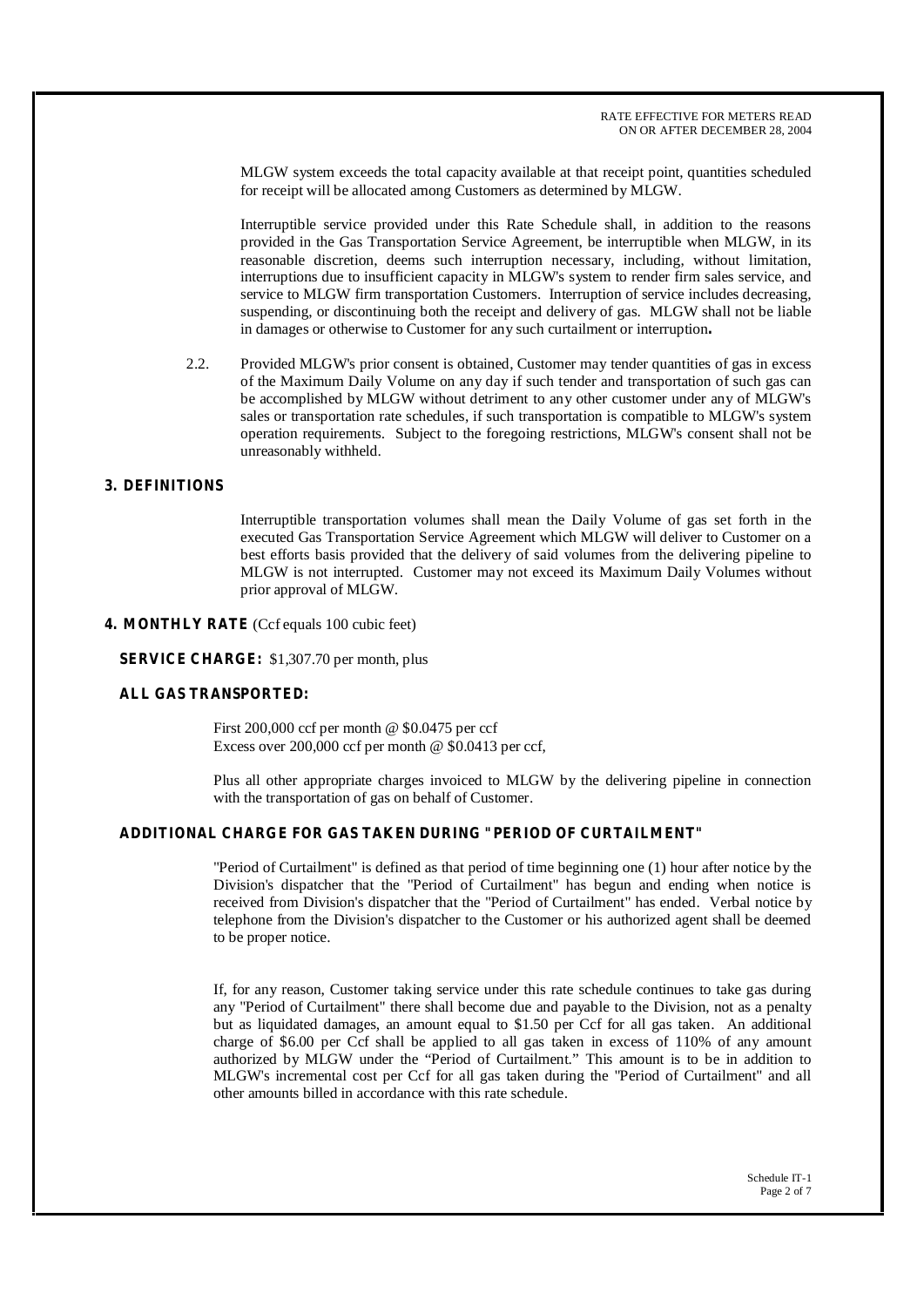RATE EFFECTIVE FOR METERS READ ON OR AFTER DECEMBER 28, 2004

#### **5. MINIMUM BILL**

The minimum monthly bill shall be \$1,307.70.

#### **6. PAYMENT**

The above rates are net, the gross rates being 5% higher. In the event the current monthly bill is not paid on or before the delinquent date shown on the bill, the gross rates shall apply.

## **7. SINGLE POINT DELIVERY AND JOINT SERVICE THROUGH ONE METER**

The above rates are based upon the supply of service to the Customers premises through a single delivery and metering point and at a single pressure. Separate supply for the same Customer at other points of consumption, or at different pressures, shall be separately metered and billed.

Customer shall install and maintain at its expense any equipment deemed necessary by MLGW to provide service under this rate, including, but not limited to, telephone lines and power outlets.

For Customers receiving service under more than one rate schedule through one meter, the volumes delivered under each rate schedule will be determined as provided in the Rules and Regulations of the Division.

Customers who receive service under more than one rate schedule through one meter, and who take gas during a "Period of Curtailment" or take gas in violation of an Operational Flow Order (see Section 10 below), are subject to have full service (including any firm deliveries) through the one meter discontinued.

## **8. RECEIPT AND DELIVERY POINTS**

8.1 The Receipt Point(s) for all gas transported by MLGW under this Rate Schedule shall be at a mutually agreeable interconnection between MLGW facilities and the facilities of the pipeline(s) delivering gas to MLGW. MLGW shall not be required to receive gas at any Receipt Point where the total scheduled quantity for receipt on any day is less or more than that required for the accurate measurement of quantities to be received.

MLGW shall have the right to terminate service under this Rate Schedule if total deliveries of gas to MLGW at the Point(s) of

Receipt fall below an average daily quantity of two hundred fifty (250) Ccf per day for any 30 days. MLGW also shall have the right to abandon any Point of Delivery where total deliveries at such point fall below an average daily quantity of fifty (50) Ccf for any 30 days or to seek reimbursement for MLGW's out-of-pocket expenses associated with operation and maintenance of such Point of Delivery. In the event of a capacity limitation on MLGW's system at any of the Point(s) of Receipt, MLGW has the right, in its reasonable discretion to curtail deliveries at such Points of Receipt. Customer then has the option to nominate and receive quantities of gas at the remaining Point(s) of Receipt.

Should Customer's nominations at a particular Point or Points of Receipt exceed the quantity of gas available for receipt at such Point of Receipt, it is the responsibility of Customer and its suppliers to allocate the quantities actually available for receipt at that point.

Customer agrees to indemnify and hold harmless MLGW from any and all claims, suits, damages, or actions arising from the failure of MLGW to receive quantities of gas actually nominated by Customer at a particular Point or Points of Receipt, resulting specifically from the situations described above.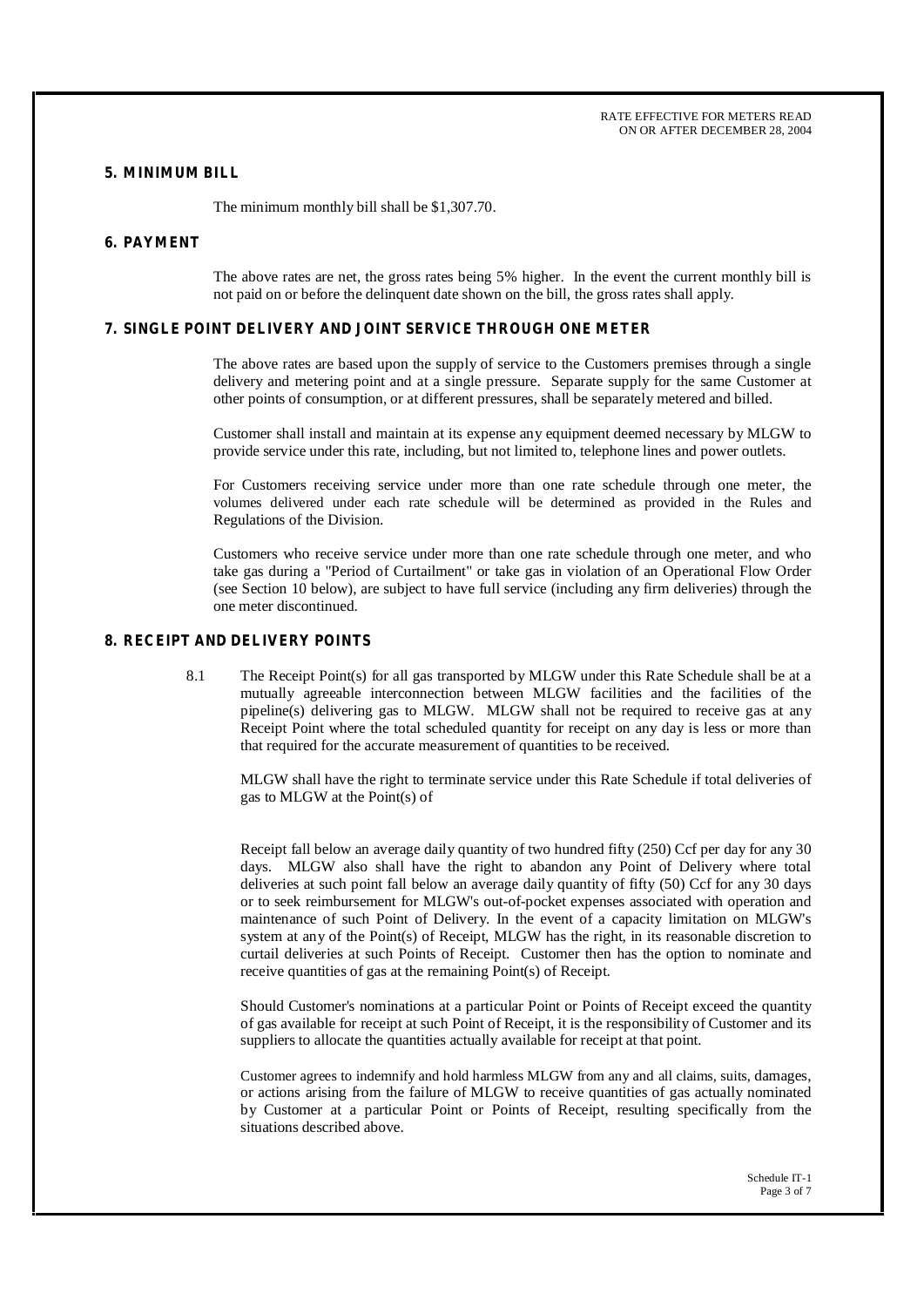- 8.2 The Delivery Point(s) for all gas transported by MLGW under this Rate Schedule shall be a mutually agreeable interconnection between MLGW's facilities and the facilities of Customer in MLGW's service area.
- 8.3 Customer shall deliver and receive gas in uniform quantities during any month and in uniform hourly quantities during any day with no significant fluctuation.

## **9. NOMINATIONS AND SCHEDULING**

- 9.1 Customer agrees to provide MLGW in writing, no later than ten (10) days prior to the beginning of each calendar month, a schedule showing the daily nominated volumes it desires to have transported by MLGW that month unless otherwise agreed to in the Gas Transportation Service Agreement. Such schedule will show the quantities of gas at Points of Receipt into MLGW's system. The total quantity delivered to MLGW shall not exceed the Maximum Daily Demand unless advance agreement is obtained from MLGW.
- 9.2 Customer may not alter the schedule of daily volumes during the calendar month, unless prior authorization is received from MLGW for such alteration.
- 9.3 It is the intent that gas delivered or caused to be delivered to MLGW by Customer shall be as nearly as possible at uniform hourly rates. Departures from the scheduled deliveries at the Point of Receipt into the MLGW system shall be kept to the minimum permitted by operating conditions.

# **10. BALANCING AND PENALTIES**

10.1 General

MLGW reserves the right, at any time, to require Customer to modify nominated volumes for transportation to correct any imbalance if in MLGW's sole judgment, conditions warrant such a change. Customer shall be solely responsible for any imbalance penalties occurring on the delivering pipeline system.

#### 10.2 Operational Flow Orders

MLGW shall have the right to issue Operational Flow Orders (OFO) as specified in this Section which require actions in order to alleviate conditions which threaten the integrity of MLGW's system, to maintain system operations at the pressures required to provide an efficient and reliable service, to have adequate gas supplies in the system, to maintain service to Customers, to maintain proper storage inventory levels, to maintain the system balance, or other considerations deemed necessary in MLGW's sole judgment.

Notice of an OFO shall identify the time the OFO will become effective and state the estimated duration of the OFO (or, if unknown, that the OFO is indefinite). Verbal notice by telephone from the Division's dispatcher to the Customer or his authorized agent shall be deemed to be proper notice of an OFO.

All quantities tendered to MLGW and/or taken by the Customer in violation of OFO's shall constitute unauthorized receipts or deliveries for which a charge of \$1.50 per Ccf shall be assessed. An additional charge of \$6.00 per Ccf shall be applied to all gas taken in excess of 110% of any amount authorized by MLGW under the OFO. This amount is to be in addition to MLGW's incremental cost per Ccf for all gas taken in violation of the OFO.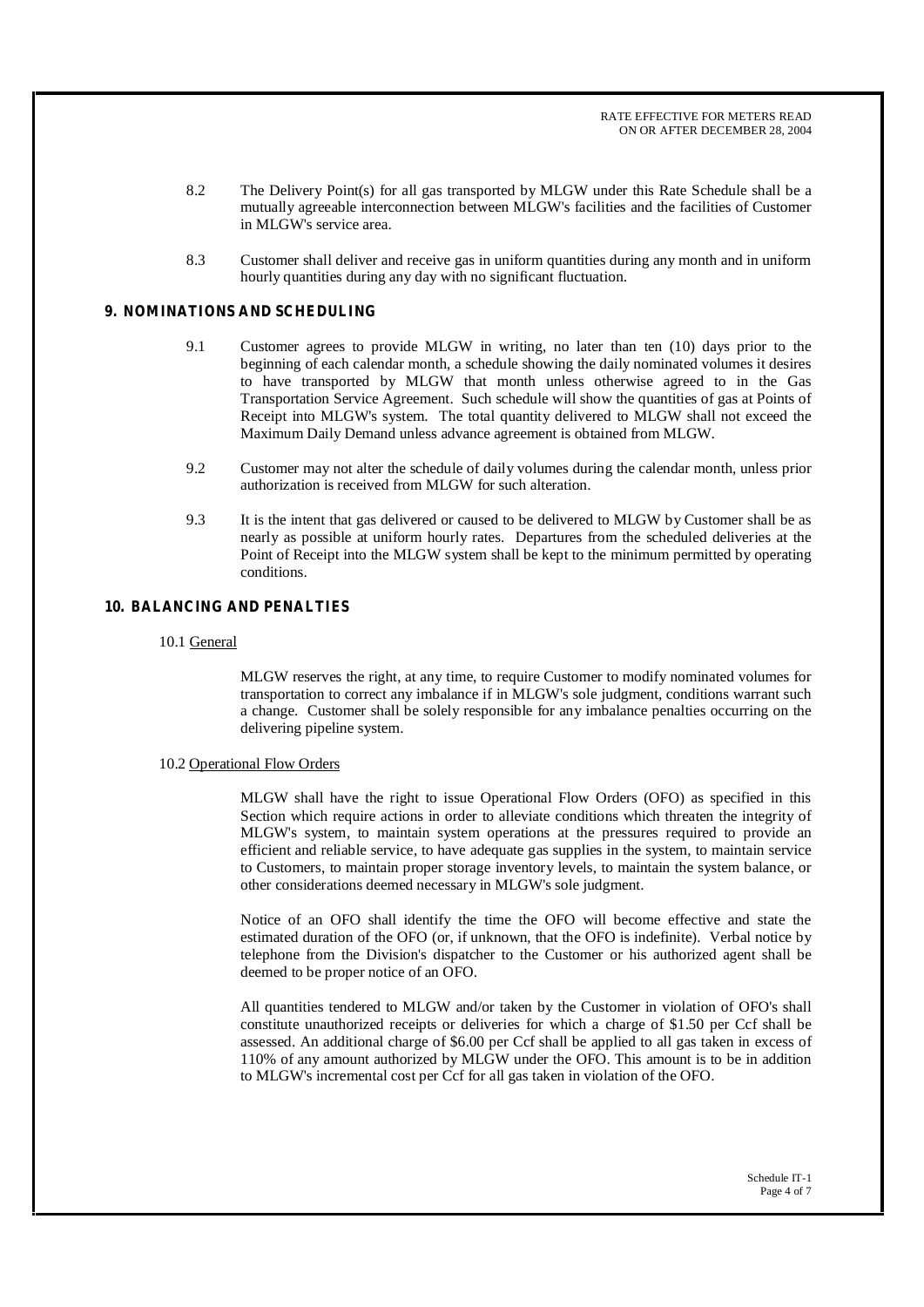#### 10.3 Daily Balancing

The Daily scheduling variance is defined as the difference between scheduled daily volumes to the Receipt Point(s) on behalf of a transporting customer and actual daily volumes taken by the Customer at the Delivery Point(s). When the daily scheduling variance is within  $+$  or -10% of the daily scheduled volumes, there shall be no daily balancing penalties. On each day where the daily scheduling variance  $exceeds + or -10%$  of daily scheduled volumes, a charge of \$0.0167 per Ccf shall be assessed on all volumes in excess of the + or -10% tolerance.

### 10.4 Monthly Balancing

A Customer shall have the responsibility to maintain a concurrent balance between scheduled quantities of gas and quantities of gas actually taken by the Customer each month. If the Customer does not maintain a concurrent balance between quantities of gas scheduled and quantities of gas taken, the resulting imbalance shall be cashed out to eliminate imbalances accumulated during the month and to provide added incentives to Customers to comply with their monthly balancing responsibilities.

For monthly imbalances where quantities taken by the Customer exceed scheduled deliveries to the Receipt Point(s) on behalf of the Customer, Customer shall pay MLGW based on the accumulated sum of the results of the formulas listed below:

| Imbalance Level     | Factor | Results                               |
|---------------------|--------|---------------------------------------|
| $0\% - \leq 5\%$    | 1.00   | price x quantity $\leq$ 5%            |
| $> 5\% - \leq 10\%$ | 1.10   | price x quantity > 5% and $\leq$ 10%  |
| $>10\% - \leq 15\%$ | 1.20   | price x quantity >10% and $\leq$ 15%  |
| $>15\% - \leq 20\%$ | 1.30   | price x quantity >15% and $\leq$ 20%  |
| $>20\% - \leq 25\%$ | 1.40   | price x quantity > 20% and $\leq$ 25% |
| $>25\%$             | 1.50   | price x quantity $>25\%$              |

The amount due to MLGW for each imbalance level shall be determined by multiplying the corresponding imbalance level factor by the monthly Spot Index Price as determined in Section 10.5 below times the quantity within each imbalance level. In addition, the Customer shall pay to MLGW transportation charges equal to the total imbalance volume multiplied by the currently effective maximum transportation rates specified in the Texas Gas Transmission Rate Schedule FT (Zone SL receipt, Zone 1 delivery) stated at the 100% load factor equivalent, including all fuel, Gas Research Institute (GRI), Annual Charge Adjustment (ACA), and other applicable charges, or such lesser amount as MLGW shall determine.

For monthly imbalances where scheduled receipts to the Receipt Point(s) on behalf of the Customer exceed quantities taken by the Customer, MLGW shall purchase from the Customer the excess receipts. MLGW shall pay the Customer based on the accumulated sum of the results of the formulas listed below:

| Imbalance Level     | Factor | Results                               |
|---------------------|--------|---------------------------------------|
| $0\% - \leq 5\%$    | 1.00   | price x quantity $\leq$ 5%            |
| $> 5\% - \leq 10\%$ | 0.90   | price x quantity > 5% and $\leq$ 10%  |
| $>10\% - \leq 15\%$ | 0.80   | price x quantity >10% and $\leq$ 15%  |
| $>15\% - \leq 20\%$ | 0.70   | price x quantity >15% and $\leq$ 20%  |
| $>20\% - \leq 25\%$ | 0.60   | price x quantity > 20% and $\leq$ 25% |
| $>25\%$             | 0.50   | price x quantity $>25\%$              |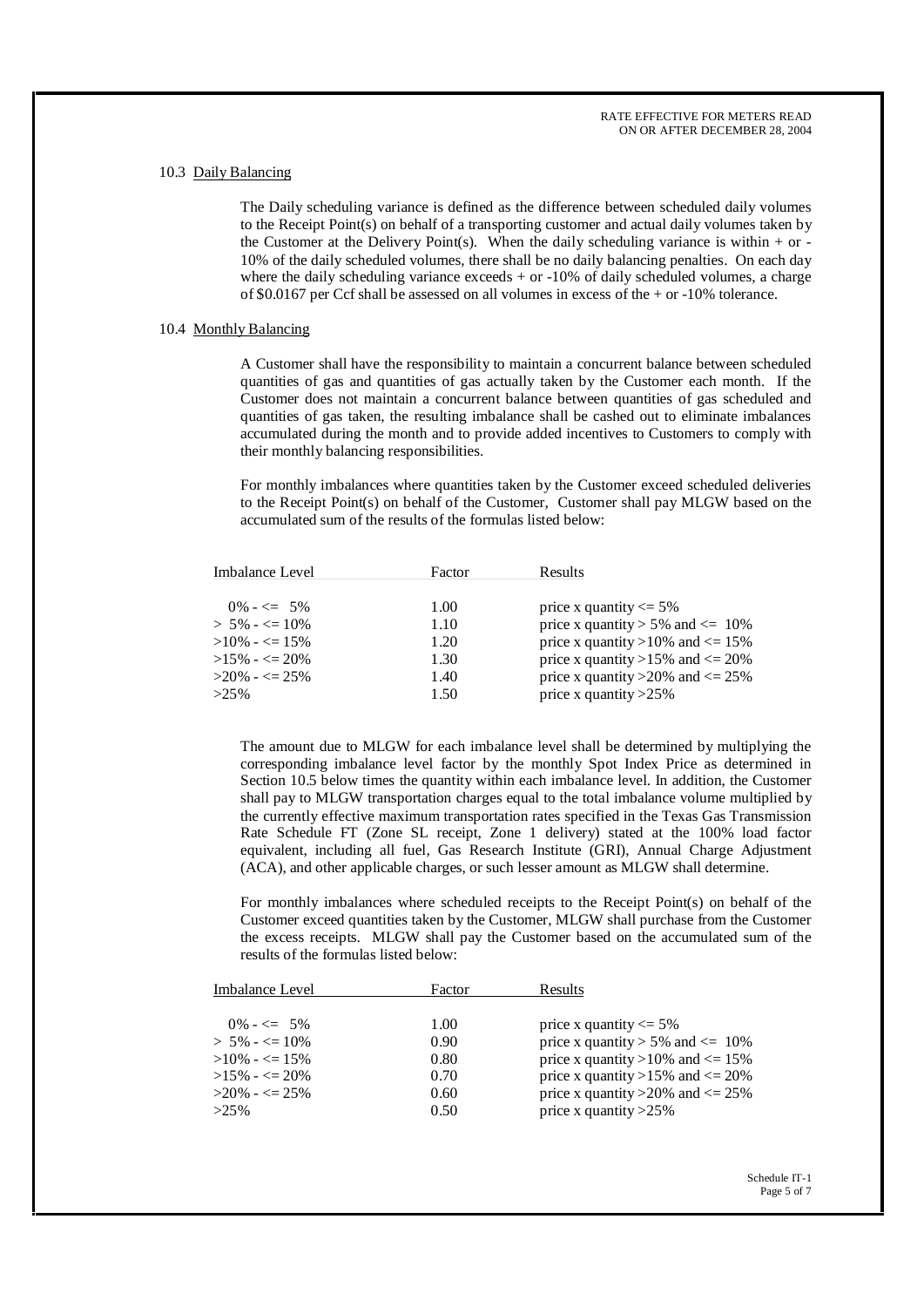The amount due to the Customer for each imbalance level shall be determined by multiplying the corresponding imbalance level factor by the monthly Spot Index Price as determined in Section 10.5 below times the quantity within each imbalance level. In addition, MLGW shall pay to the Customer transportation charges equal to the total imbalance volume multiplied by the currently effective maximum transportation commodity rates specified in the Texas Gas Transmission Rate Schedule FT (Zone SL receipt, Zone 1 delivery), including all fuel, GRI, ACA, and other applicable charges.

## 10.5 Spot Index Price

Each month, Spot Index Prices will be derived based on prices reported in natural gas trade publications. The price used for charging customers taking quantities in excess of deliveries may be higher than the price used for reimbursing customers whose gas deliveries exceed quantities taken.

## **11. DATA REQUIRED FOR VALID REQUEST FOR TRANSPORTATION**

Requests for transportation hereunder shall be valid only upon providing the following information in writing to MLGW:

- (a) Gas quantities The Transportation quantity which will represent MLGW's maximum daily transportation obligation and a statement of the estimated transportation quantities stated individually in Ccf's for each point of receipt and each point of delivery. MLGW shall not be obligated to accept requests under which the requested Transportation Quantity is less than 1500 Ccf per day.
- (b) Point of Receipt The point(s) of entry into MLGW's system.
- (c) Destination of gas The Point(s) of Delivery by MLGW to Customer.
- (d) Term of Service
	- (i) Date the service is requested to commence.
	- (ii) Duration of service requested.
- (e) Statement that
	- (i) Customer has title to the gas, or has a current contractual right to deliver, or cause to be delivered, such gas to MLGW for transportation and has entered into or will enter into those arrangements necessary to assure all upstream transportation will be in place prior to the commencement of transportation through MLGW's system; and
- (f) If the transportation agreement is to be signed with a party acting as agent for a principal, then a copy of the Agency Agreement must be provided.

### **12. CREDIT WORTHINESS**

Customer shall furnish MLGW with all reasonable data (such as audited financial statements) necessary to establish Customer's credit worthiness.

MLGW may discontinue service under this Rate Schedule for any Customer who, at any time, fails to demonstrate credit worthiness in MLGW's reasonable determination; provided, however, Customer may receive or continue to receive service if Customer prepays for the

> Schedule IT-1 Page 6 of 7